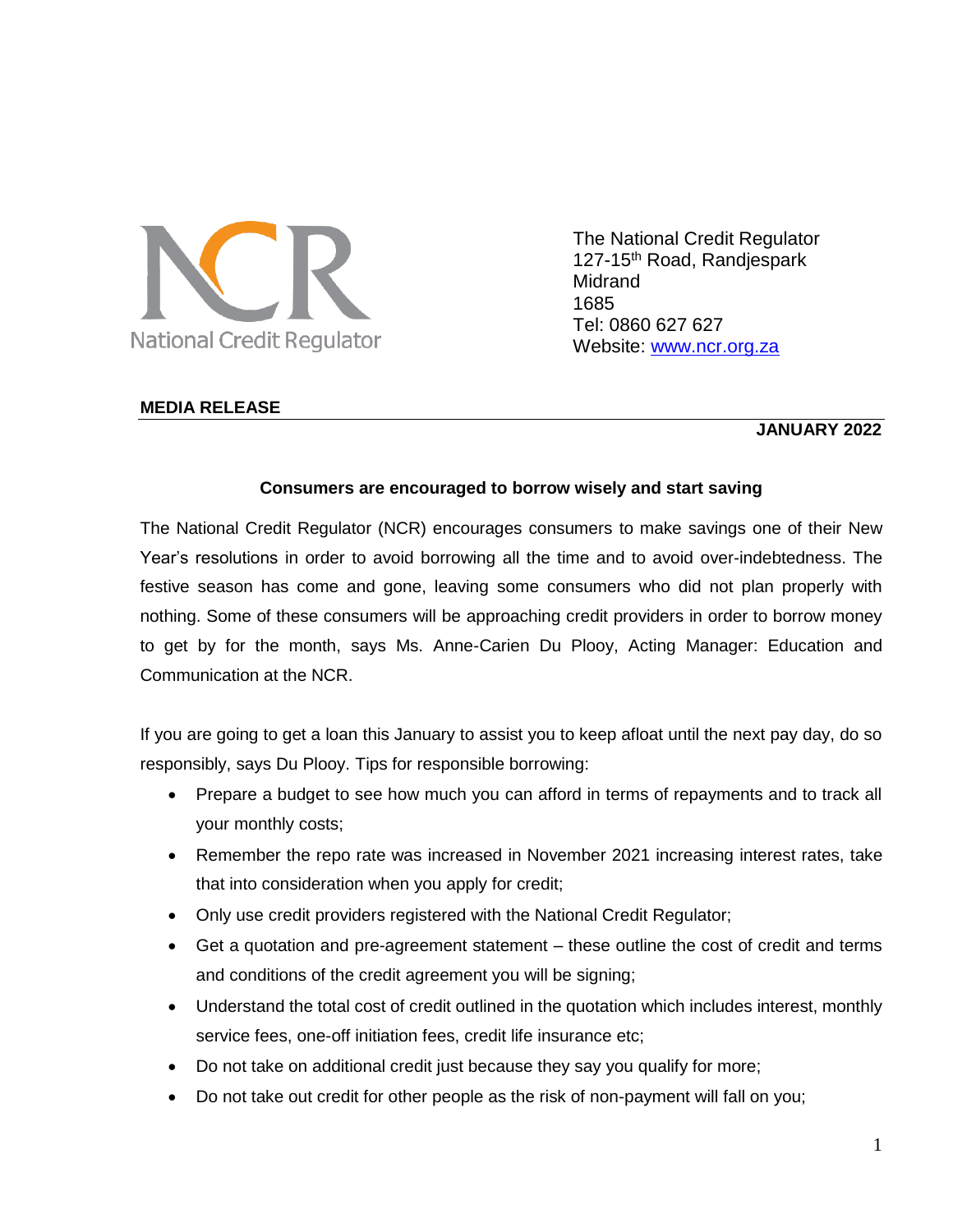- Start saving now!
- Avoid credit providers that say "Blacklisted consumers welcome, No credit checks etc";
- Avoid credit providers that require you to pay an upfront payment before they give you the loan;
- Avoid credit providers that require you to leave your cards, ID and PINs with them;
- Avoid credit providers that offer you a ridiculously low interest rate, if it too good to be true, it usually is.

Remember, if you take out a loan and do not repay it as agreed in the credit agreement, this will adversely affect your credit report. The devastating effects of such adverse listings on credit profiles are that they restrict your chances of qualifying for credit in the future and/or accessing certain jobs where a candidate is considered for employment in a position that requires honesty in dealing with cash or finances.

When applying for a loan, it is important for consumers to truthfully disclose all their expenses. This will enable credit providers to conduct an affordability assessment on the consumer's ability to repay the loan. "If you fail to truthfully disclose all expenses, you will lose the protection offered by the National Credit Act. In some situations, unscrupulous agents will encourage consumers not to truthfully disclose expenses in order to enhance their chance of qualifying for credit application," cautions Ms. Du Plooy.

Consumers who require additional information on borrowing wisely or a list of registered credit providers can log on to **www.ncr.org.za** or contact our call centre on 0860 627 627.

**Ends**

# **About The National Credit Regulator**

The National Credit Regulator (NCR) was established in terms of the National Credit Act 34 of 2005 (the Act) and is responsible for the regulation of the South African credit industry. The NCR is mandated with the registration of Credit Providers, Credit Bureaus, Debt Counsellors, Payment Distribution Agents, and Alternative Dispute Resolution Agents; and monitoring their conduct in compliance with the National Credit Act as amended. The National Credit Regulator offers